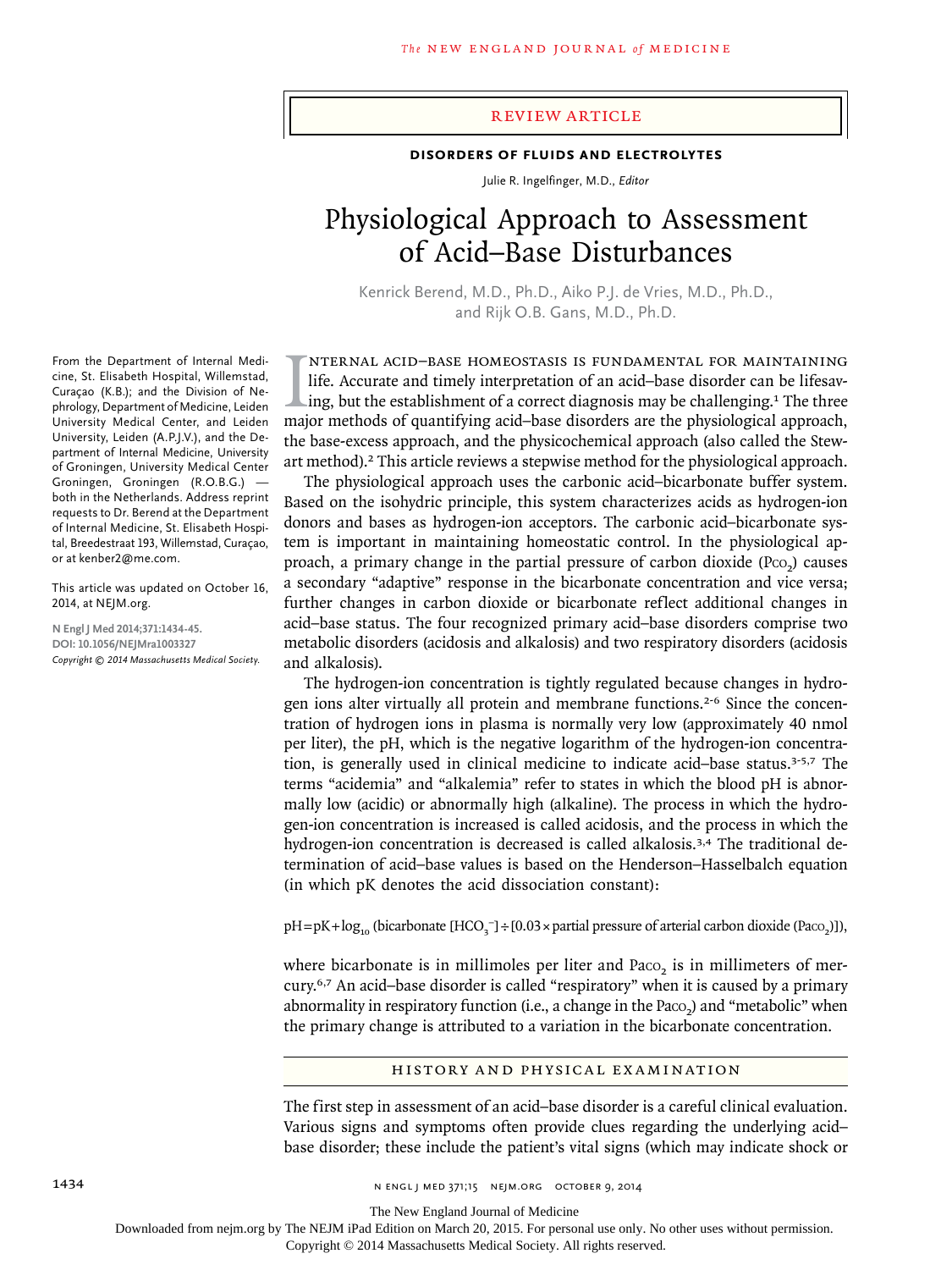sepsis), neurologic state (consciousness vs. unconsciousness), signs of infection (e.g., fever), pulmonary status (respiratory rate and presence or absence of Kussmaul respiration, cyanosis, and clubbing of the fingers), and gastrointestinal symptoms (vomiting and diarrhea). Certain underlying medical conditions such as pregnancy, diabetes, and heart, lung, liver, and kidney disease may also hint at the cause. The clinician should determine whether the patient has taken any medications that affect acid–base balance (e.g., laxatives, diuretics, topiramate, or metformin) and should consider signs of intoxication that may be associated with acid–base disturbances (e.g., acetone fetor as a sign of diabetic ketoacidosis or isopropyl alcohol intoxication, and visual disturbance as a symptom of methanol intoxication).

## DETER MINATION OF THE PRIMARY Acid –B a se Disor der a nd the Secondary Response

The second step is to determine the primary acid–base disorder and the secondary response. The range of pH that is compatible with life is 7.80 to 6.80 (a hydrogen-ion concentration [H<sup>+</sup>] of 16 to 160 nmol per liter).3 For the purposes of this review, the reference value for pH is 7.40 $\pm$ 0.02, for Paco<sub>2</sub>, 38 $\pm$ 2 mm Hg, and for [HCO<sub>3</sub><sup>-</sup>], 24±2 mmol per liter. The four major acid–base disturbances are defined as primary acid–base disorders (Table 1 and Fig. 1). Empirical observations suggest that the homeostatic response to acid–base disorders is predictable and can be calculated.<sup>9-18</sup> In response to metabolic acid–base disturbances, changes in the respiratory rate develop quickly, and a new steady-state Paco<sub>2</sub> is reached within hours. In cases of persistent respiratory abnormalities, metabolic compensation develops slowly, and 2 to 5 days are required for the plasma bicarbonate concentration to reach a new steady-state level. A respiratory change is called "acute" or "chronic" depending on whether a secondary change in the bicarbonate concentration meets certain criteria (Table 1). Mixed acid–base disorders are diagnosed when the secondary response differs from that which would be expected.<sup>13,18-23</sup>

There are several caveats concerning compensatory changes. Blood gas values can always be explained by two or more coexisting acid–base disorders.12 The current prediction equations that insufficient to construct confidence limits for

#### **Table 1. Primary Acid–Base Disturbances with a Secondary ("Compensatory") Response.\***

#### **Metabolic acidosis**

pH <7.38 and bicarbonate  $[\text{HCO}_3^-]$  <22 mmol per liter

Secondary (respiratory) response: Pac $o_2 = 1.5 \times [HCO_3^-] + 8 \pm 2$  mm Hg $\dagger$  or  $[HCO<sub>3</sub>^-] + 15$  mm Hg $\ddagger$ 

Complete secondary adaptive response within 12–24 hr

Superimposed respiratory acidosis or alkalosis may be diagnosed if the calculated Paco<sub>2</sub> is greater or less than predicted

#### **Metabolic alkalosis**

 $pH > 7.42$  and  $[HCO<sub>3</sub><sup>-</sup>] > 26$  mmol per liter

Secondary (respiratory) response: Pac $o_2 = 0.7 \times ([HCO_3^-] - 24) + 40 \pm 2$  mm Hg or  $[\hat{\mathsf{HCO}}_3^-]+15$  mm Hg‡ or 0.7 $\times$ [HCO<sub>3</sub><sup>-</sup>]+20 mm Hg $\S$ 

Complete secondary adaptive response within 24–36 hr

Superimposed respiratory acidosis or alkalosis may be diagnosed if the calculated Paco<sub>2</sub> is greater or less than predicted

## **Respiratory acidosis**

 $pH$  <7.38 and Paco<sub>2</sub> >42 mm Hg

Secondary (metabolic) response

- Acute: [HCO<sub>3</sub><sup>-</sup>] is increased by 1 mmol/liter for each Pac0<sub>2</sub> increase of 10 mm Hg above 40 mm Hg
- Chronic: generally [HCO<sub>3</sub> $\bar{\ }$ ] is increased by 4–5 mmol/liter for each Paco $_2$ increase of 10 mm Hg above 40 mm Hg

Complete secondary adaptive response within 2–5 days

Superimposed metabolic alkalosis or acidosis may be diagnosed if the calculated  $[{\text{HCO}_3}^-]$  is greater or less than predicted

#### **Respiratory alkalosis**

 $pH > 7.42$  and Paco<sub>2</sub> <38 mm Hg

Secondary (metabolic) response

- Acute: [HCO<sub>3</sub><sup>-</sup>] is decreased by 2 mmol/liter for each Pac0<sub>2</sub> decrease of 10 mm Hg below 40 mm Hg
- Chronic: [HCO<sub>3</sub><sup>-</sup>] is decreased by 4–5 mmol/liter for each Paco<sub>2</sub> decrease of 10 mm Hg below 40 mm Hg

Complete secondary adaptive response in 2–5 days

Superimposed metabolic alkalosis or acidosis may be diagnosed if the calculated [HCO $_3$  $\overline{\phantom{a}}$ ] is greater or less than predicted

‡ These calculations are easy to make at the bedside but are not reliable at all bicarbonate concentrations. Data are from Berend.<sup>8</sup>

are used to assess acid–base status are approximations based on nearly 40-year-old studies involving humans and dogs.<sup>1</sup> Experimental studies of severe chronic hypocapnia and hypercapnia in humans are not ethically feasible; thus, data are

The New England Journal of Medicine

Downloaded from nejm.org by The NEJM iPad Edition on March 20, 2015. For personal use only. No other uses without permission.

<sup>\*</sup> Reference values for arterial blood gases are the following: pH, 7.4±0.02, partial pressure of arterial carbon dioxide (Paco<sub>2</sub>), 40±2 mm Hg, and bicarbonate,  $24±2$  mmol per liter. Reference values for venous blood gases are the following: pH, 7.36 to 7.38, Pvco<sub>2</sub>, 43 to 48 mm Hg, and bicarbonate, 25 to 26 mmol per liter. To convert the values for  $PCO<sub>2</sub>$  to kilopascals, divide by 7.5006. † This formula is also known as the Winters formula.

<sup>§</sup> The secondary respiratory response is difficult to predict in metabolic alkalosis.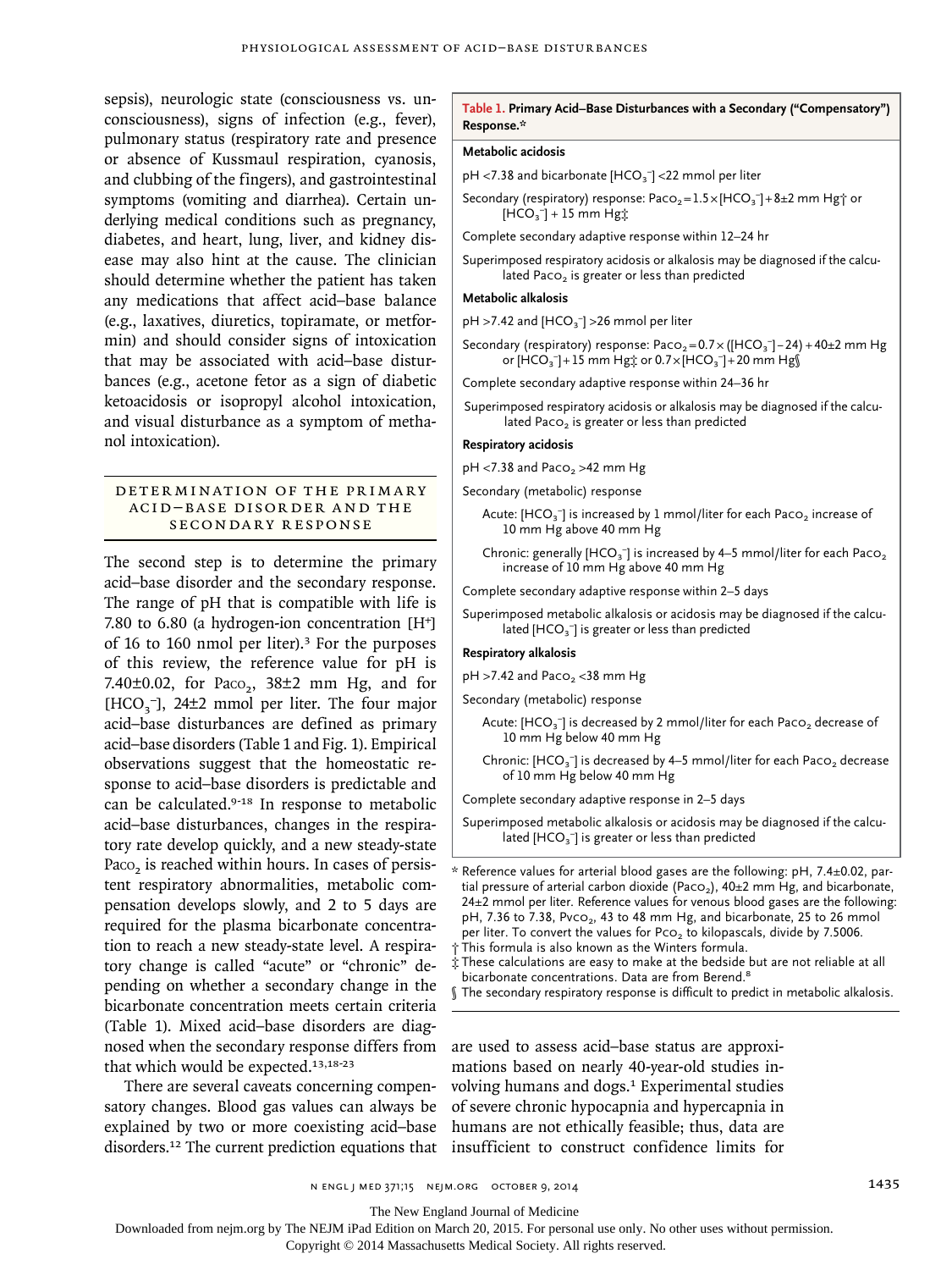#### **The NEW ENGLAND JOURNAL of MEDICINE**



The New England Journal of Medicine

Downloaded from nejm.org by The NEJM iPad Edition on March 20, 2015. For personal use only. No other uses without permission.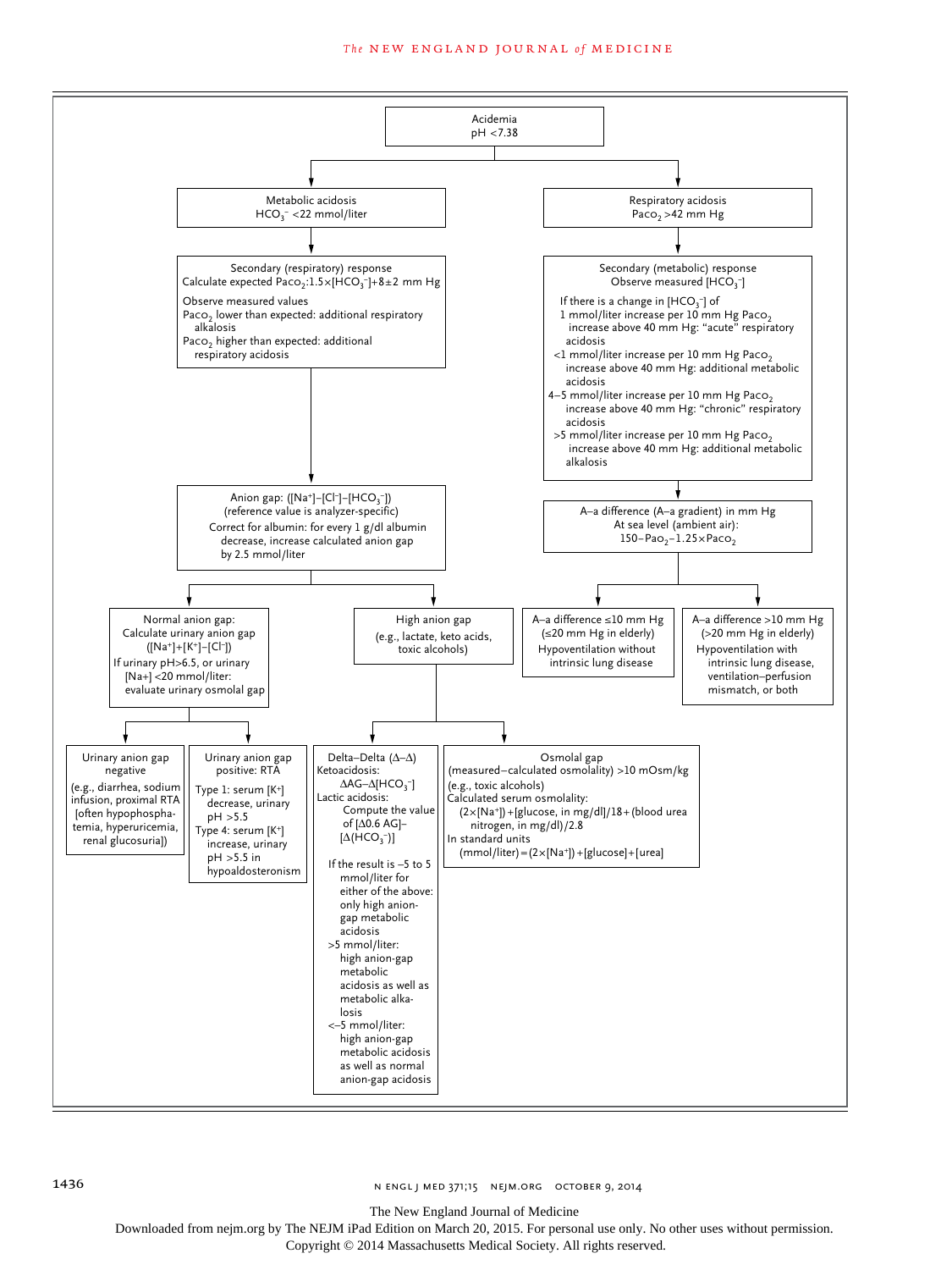#### **Figure 1. Assessment of Acidosis.**

Reference values for the alveolar–arterial (A–a) oxygen tension difference are less than 10 mm Hg in young persons and less than 20 mm Hg in the elderly. ΔAG denotes delta anion gap, Paco<sub>2</sub> partial pressure of arterial carbon dioxide (mm Hg), Pao<sub>2</sub> partial pressure of arterial oxygen (mm Hg), and RTA renal tubular acidosis. To convert the values for Paco<sub>2</sub>, Pao<sub>2</sub>, and the alveolar-arterial difference to kilopascals, multiply by 0.1333.

severe chronic respiratory alkalosis and acidosis. It is generally accepted that compensatory processes may normalize the pH only in chronic respiratory alkalosis. In contrast with older data, data from a more recent study<sup>13</sup> indicate that the pH in chronic respiratory acidosis may be normal and, in individual cases, higher than generally recognized (pH  $>7.40$ ).<sup>13,17,24</sup> Furthermore, the usual compensatory changes in the Paco, may be limited in cases of severe hypoxemia. Instruments used for the measurement of blood gas and electrolytes may differ, affecting results.25-27 Indeed, studies involving the use of modern analyzers show pH reference values  $(7.40 \text{ to } 7.44)^{28\text{-}30}$ and secondary responses that differ from those published in textbooks.12,21,31 Although these differences are small, a reappraisal of the prediction equations may be needed.

### EVALUATION OF THE METABOLIC COMPONENT OF AN ACID-BASE Disorder

The third step in an evaluation is to consider the metabolic component of the acid–base disorder.

# **Metabolic Acidosis**

Calculation of the anion gap is useful in the initial evaluation of metabolic acidosis.32-45 The sum of the positive and negative ion charges in plasma are equal in vivo:  $[Na^+] + [K^+] +$  $[Ca^{2+}] + [Mg^{2+}] + [H^+] +$ unmeasured cations= $[Cl^-]$  $+[HCO<sub>3</sub><sup>-</sup>]+[CO<sub>3</sub><sup>2-</sup>]+[OH<sup>-</sup>]+albumiin+phosphate$ +sulfate+lactate+unmeasured anions (e.g., inorganic anions).35-44 Routine measurement of all the ions in plasma is generally unnecessary. A more practical approach takes advantage of the fact that most plasma ions are normally present at relatively low concentrations and that variations into the pathologic range are quantitatively small. The three ions with the highest plasma concentrations and largest variations in concentration are used to calculate the excess of "unmeasured anions" in metabolic acidosis that constitutes the "anion gap," which is calculated as  $[Na^+] - [Cl^-] - [HCO_3^-]$ .

A true ion gap, however, does not exist in vivo, because the sum of the positive and negative ion charges in plasma must be equal. Wide reference ranges of 3.0 to 12.0 mmol per liter up to 8.5 to 15.0 mmol per liter in the anion gap have been reported,<sup>33-36,43</sup> owing to differences in laboratory methods.<sup>23,45</sup> Consequently, clinicians should know the reference range for their own laboratory.

## *High-Anion-Gap Metabolic Acidosis*

There are many causes of high anion-gap metabolic acidosis (Table 2). A useful mnemonic for the most common causes is GOLD MARRK (glycols [ethylene and propylene], 5-oxoproline [pyroglutamic acid], L-lactate, D-lactate, methanol, aspirin, renal failure, rhabdomyolysis, and ketoacidosis).46 The anion gap increases when the concentration of bicarbonate decreases relative to levels of sodium and chloride because of overproduction of acid (in ketoacidosis, lactic acidosis, and drug and alcohol-related intoxication), underexcretion of acid (in advanced renal failure), cell lysis (in massive rhabdomyolysis), or other circumstances (e.g., the use of penicillin-derived antibiotics).

# *Uses and Limitations of the Anion Gap*

Lactic acidosis accounts for about half the cases of a high anion gap<sup>33-49</sup> and is often due to shock or tissue hypoxia.44,47 However, the anion gap is a relatively insensitive reflection of lactic acidosis — roughly half the patients with serum lactate levels between 3.0 and 5.0 mmol per liter have an anion gap within the reference range.39,40 The anion gap, which has a sensitivity and specificity below 80% in identifying elevated lactate levels, cannot replace a measurement of the serum lactate level.39,40,47-50 Nevertheless, lactate levels are not routinely measured or always rapidly available, and a high anion gap can alert the physician that further evaluation is necessary.34,39,43 Unfortunately, a baseline value of the anion gap is generally not available for an individual patient. In addition, the anion gap should always be adjusted for the albumin concentration, because this

The New England Journal of Medicine

Downloaded from nejm.org by The NEJM iPad Edition on March 20, 2015. For personal use only. No other uses without permission.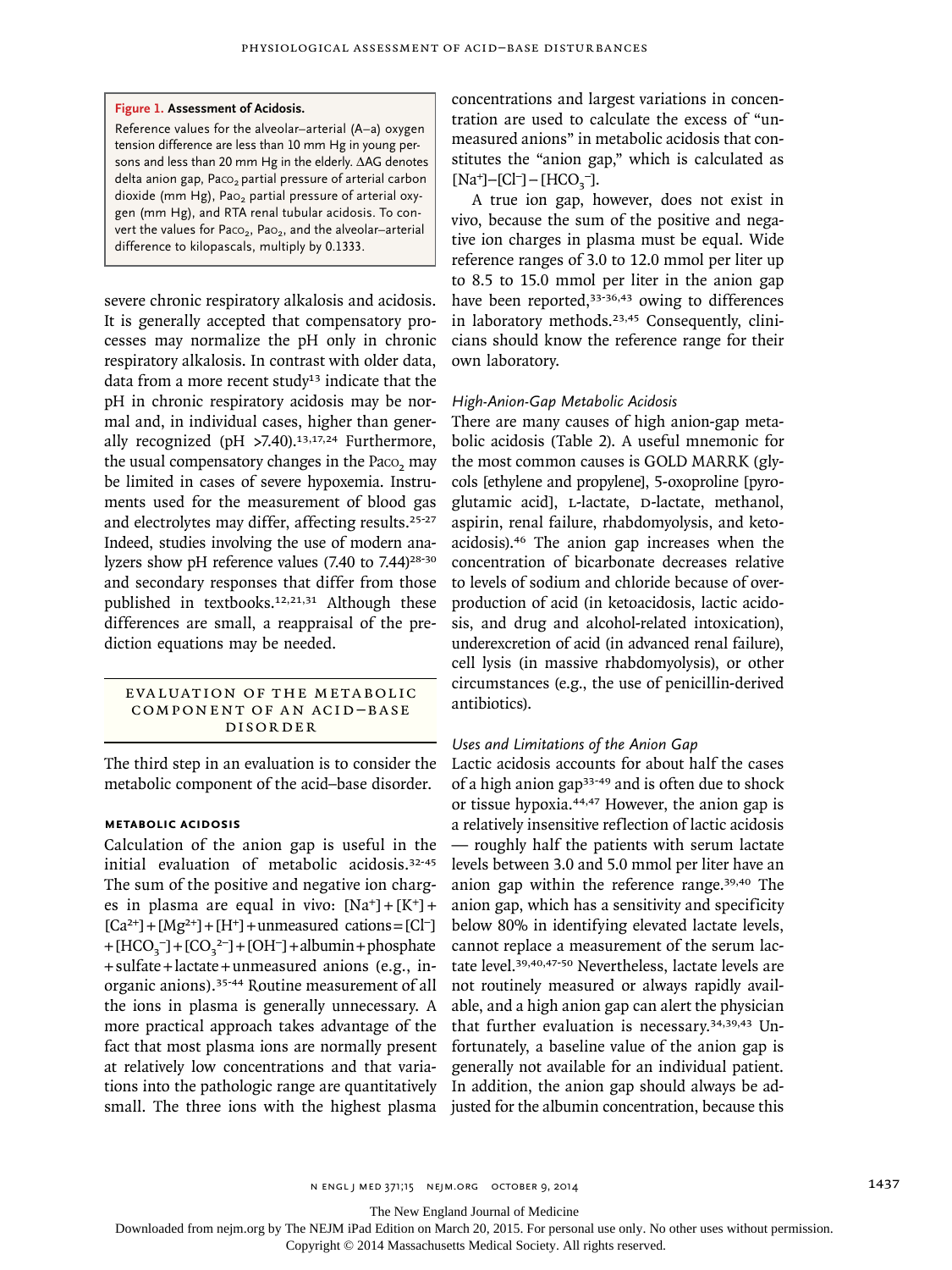| High anion gap         |                                                                                                                                                                                                                                                                                        |
|------------------------|----------------------------------------------------------------------------------------------------------------------------------------------------------------------------------------------------------------------------------------------------------------------------------------|
| Overproduction of acid |                                                                                                                                                                                                                                                                                        |
|                        | Ketoacidosis (diabetic ketoacidosis, alcoholic ketoacidosis, starvation)                                                                                                                                                                                                               |
| Lactic acidosis        |                                                                                                                                                                                                                                                                                        |
|                        | L-Lactic acidosis                                                                                                                                                                                                                                                                      |
|                        | Type A — hypoxic (septic shock, mesenteric ischemia, hypoxemia, hypovolemic shock, carbon monoxide<br>poisoning, cyanide)                                                                                                                                                              |
|                        | Type B — nonhypoxic (thiamine deficiency, seizure, medications [nonnucleoside reverse-transcriptase in-<br>hibitors, metformin, propofol, niacin, isoniazid, iron], intoxication [salicylate, ethylene glycol, propylene<br>glycol, methanol, toluene ingestion (early), paraldehyde]) |
|                        | D-Lactic acidosis in the short-bowel syndrome                                                                                                                                                                                                                                          |
|                        | Underexcretion of acid (advanced renal failure) +                                                                                                                                                                                                                                      |
|                        | Impaired lactate clearance in liver failure (also type B acidosis)                                                                                                                                                                                                                     |
|                        | Cell lysis (massive rhabdomyolysis)                                                                                                                                                                                                                                                    |
|                        | Use of penicillin-derived antibiotics                                                                                                                                                                                                                                                  |
|                        | Pyroglutamic acid (5-oxoproline) <sup>32</sup>                                                                                                                                                                                                                                         |
| Normal anion gap       |                                                                                                                                                                                                                                                                                        |
| Loss of bicarbonate    |                                                                                                                                                                                                                                                                                        |
|                        | Gastrointestinal conditions (diarrhea, ureteral diversions, biliary or pancreatic fistulas)                                                                                                                                                                                            |
|                        | Renal conditions (type 2 [proximal] renal tubular acidosis, toluene ingestion [late in the process of toluene intoxication],<br>conditions associated with medications [ifosfamide, tenofovir, topiramate, carbonic anhydrase inhibitors<br>such as acetazolamide]) <sup>3,41</sup>    |
|                        | Decreased renal acid excretion                                                                                                                                                                                                                                                         |
|                        | Early uremic acidosis                                                                                                                                                                                                                                                                  |
|                        | Type 1 renal tubular acidosis (e.g., due to amphotericin, lithium, Sjögren's syndrome) <sup>3</sup>                                                                                                                                                                                    |
|                        | Type 4 renal tubular acidosis (hypoaldosteronism or pseudohypoaldosteronism)                                                                                                                                                                                                           |
|                        | Other causes: fluid resuscitation with saline, hyperalimentation (lysine, histidine, or arginine hydrochloride), adminis-<br>tration of hydrochloride, ammonium chloride, cholestyramine, hippuric acid, sulfuric acid                                                                 |

acidosis. A minor increase in the anion gap is less helpful in diagnosing metabolic acidosis.

† Advanced renal failure is indicated by a glomerular filtration rate below 20 ml per minute.

weak acid may account for up to 75% of the anion gap.36,39,40 Without correction for hypoalbuminemia, the estimated anion gap does not reveal a clinically significant increase in anions (>5 mmol per liter) in more than 50% of cases. For every decrement of 1 g per deciliter in the serum albumin concentration, the calculated anion gap should be increased by approximately 2.3 to 2.5 mmol per liter.9,36,39,40 Nevertheless, the albumin-corrected anion gap is merely an approximation, since it does not account for ions such as magnesium, calcium, and phosphate ions.

The anion gap can help to establish the diagnosis of diabetic ketoacidosis. In patients with this condition, the anion gap can be used to track the resolution of ketosis<sup>9,15,23,33</sup> and diagnose a normal anion-gap acidosis if large volumes of isotonic saline are administered.<sup>50</sup>

A high anion gap with a normal lactate level in a patient with alcoholism may be an important clue for the diagnosis of alcoholic ketoacidosis. This diagnosis may be missed because the test widely used to assess ketonuria (the nitroprusside test) reacts only with acetoacetate, not with β-hydroxybutyrate, the primary keto acid seen in alcoholic ketoacidosis. The pH may also be misleadingly normal or elevated because of concomitant metabolic alkalosis from vomiting or respiratory alkalosis from liver disease, pregnancy, high temperature, or sepsis.18,51-53

The New England Journal of Medicine

Downloaded from nejm.org by The NEJM iPad Edition on March 20, 2015. For personal use only. No other uses without permission.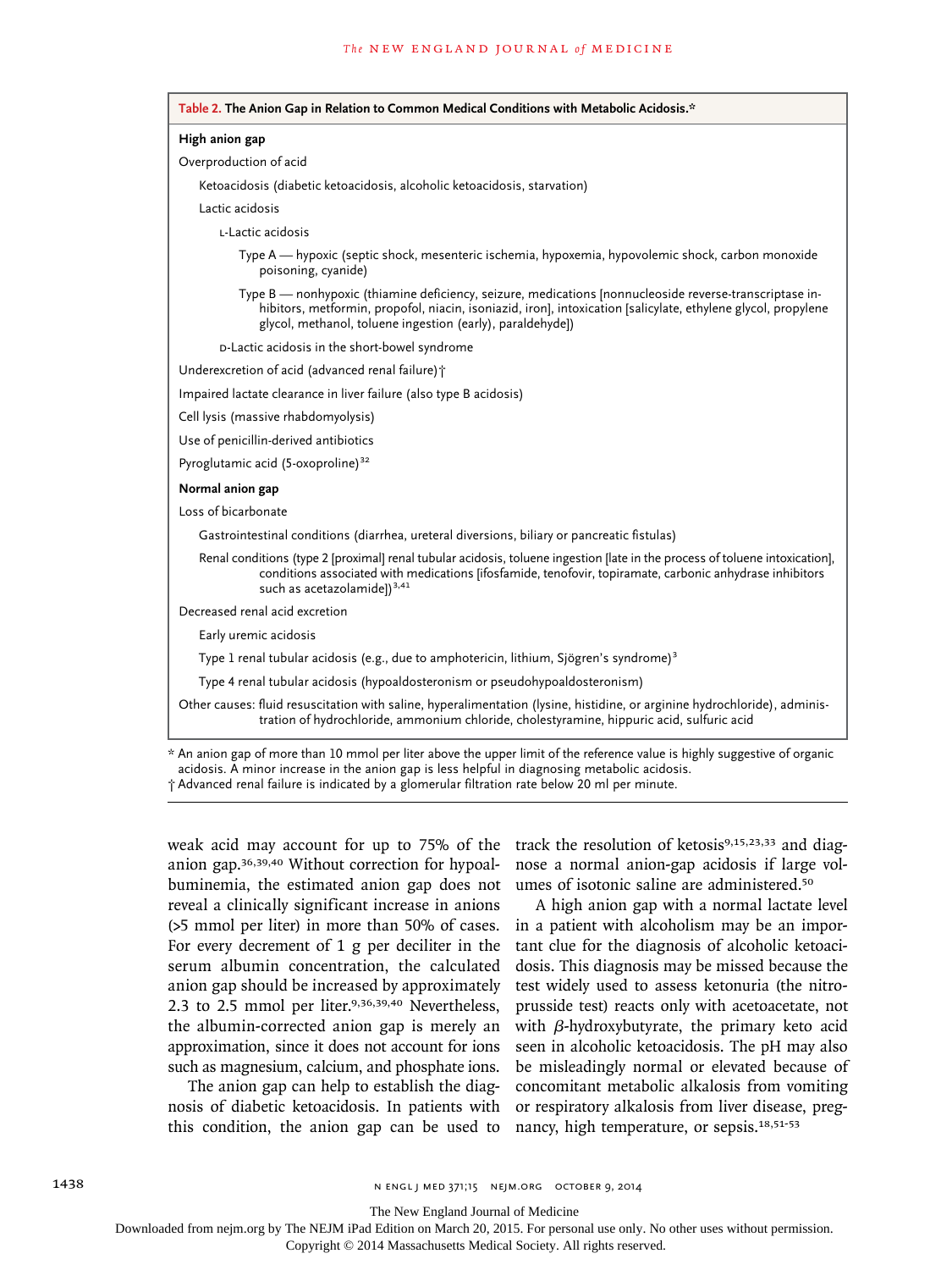The anion gap can also aid in the diagnosis of p-lactic acidosis in patients with the shortbowel syndrome, because the standard lactate level (L-lactate) remains normal while the anion gap increases.<sup>49</sup>

A low or negative anion gap is observed when hyperchloremia is caused by high levels of cations, as seen in lithium toxicity, monoclonal IgG gammopathy, or disorders characterized by high levels of calcium or magnesium. A negative anion gap is caused by pseudohyperchloremia in bromide or iodide intoxication.33,36,54

## *Normal Anion-Gap Acidosis*

Chloride plays a central role in intracellular and extracellular acid–base regulation.<sup>55</sup> A normal anion-gap acidosis occurs when the decrease in bicarbonate ions corresponds with an increase in chloride ions to retain electroneutrality, which is also called hyperchloremic metabolic acidosis. This type of acidosis occurs from gastrointestinal loss of bicarbonate (e.g., because of diarrhea or ureteral diversion), from renal loss of bicarbonate that may occur in defective urinary acidification by the renal tubules (renal tubular acidosis), or in early renal failure when acid excretion is impaired.12,56,57 Hospital-acquired hyperchloremic acidosis is usually caused by the infusion of large volumes of normal saline  $(0.9\%)$ .<sup>58-67</sup> Hyperchloremic acidosis should lead to increased renal excretion of ammonium, and measurement of urinary ammonium can therefore be used to differentiate between renal and extrarenal causes of normal anion-gap acidosis. However, since urinary ammonium is seldom measured, the urinary anion gap and urinary osmolal gap are often used as surrogate measures of excretion of urinary ammonium.9,67

The urinary anion gap  $([Na^+] + [K^+] - [Cl^-])$  is usually negative in normal anion-gap acidosis, but it will become positive when excretion of urinary ammonium (NH<sub>4</sub><sup>+</sup>) (as ammonium chloride  $[NH<sub>a</sub>Cl]$ ) is impaired, as in renal failure, distal renal tubular acidosis, or hypoaldosteronism.9,67 A negative urinary anion gap occurs in normal anion-gap acidosis because of diarrhea and proximal renal tubular acidosis, in which the distal acidification is intact.56 The urinary anion gap becomes unreliable when polyuria is present, when the urine pH exceeds 6.5,<sup>67</sup> or when urinary ammonium is excreted with an anion other than chloride (e.g., keto acids, acetylsalicylic acid, D-lactic acid, and large quantities of penicillin).9 Furthermore, the acidification of the urine requires adequate distal delivery of sodium; thus, the usefulness of the urinary anion gap is questionable when the urinary sodium level is less than 20 mmol per liter.<sup>12</sup> In such cases, the urinary osmolal gap is generally more reliable.

The urinary osmolal gap determines the difference between measured and calculated urinary osmolality. The urinary osmolality is calculated as follows:

 $(2 \times [Na^{+}] + 2 \times [K^{+}]) +$ (urine urea nitrogen [in milligrams per deciliter]  $\div$  2.8) + (urine glucose [in milligrams per deciliter]÷18)

or (in millimoles per liter):

 $(2 \times [Na^{+}] + 2 \times [K^{+}] ) + (urine$  urea nitrogen) + (urine glucose).

In patients without diabetes, the glucose concentration is often omitted from this calculation. A urinary osmolal gap below 40 mmol per liter in normal anion-gap acidosis indicates impairment in excretion of urinary ammonium. The urinary osmolal gap usually reflects the level of ammonium, except in the presence of large quantities of a nondissociated acid, such as β-hydroxybutyric acid in ketoacidosis. The urinary osmolal gap, as compared with the urinary anion gap, has a better correlation with the urinary ammonium value.<sup>9,67</sup>

#### **Metabolic Alkalosis**

The normal kidney is highly efficient at excreting large amounts of bicarbonate and, accordingly, the generation of metabolic alkalosis (Fig. 2) requires both an increase in alkali and impairment in renal excretion of bicarbonate.68-71 Loss of gastric fluid and the use of diuretics account for the majority of cases of metabolic alkalosis. By measuring chloride in urine, one can distinguish between chloride-responsive and chloride-resistant metabolic alkalosis. If the effective circulating volume is reduced, the kidneys avidly reabsorb filtered sodium, bicarbonate, and chloride, largely through activation of the renin–angiotensin–aldosterone system, thus reducing the concentration of urinary chloride.

A (spot sample) urinary chloride concentration of less than 25 mmol per liter suggests

The New England Journal of Medicine

Downloaded from nejm.org by The NEJM iPad Edition on March 20, 2015. For personal use only. No other uses without permission.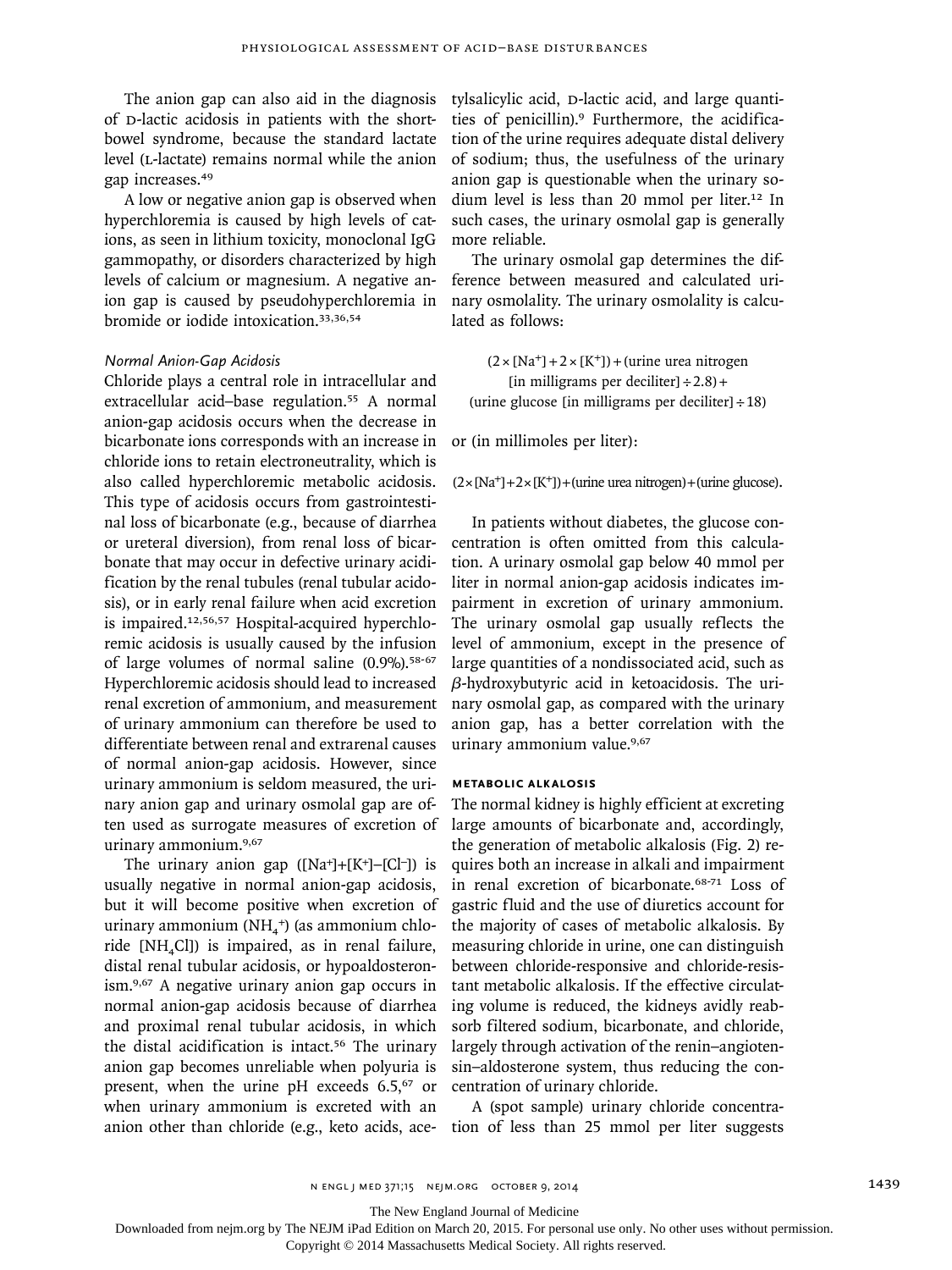#### **The NEW ENGLAND JOURNAL of MEDICINE**



Reference values for the alveolar–arterial (A–a) oxygen tension difference are less than 10 mm Hg in young persons and less than 20 mm Hg in the elderly. Paco<sub>2</sub> denotes partial pressure of arterial carbon dioxide (mm Hg), and Pao<sub>2</sub> partial pressure of arterial oxygen (mm Hg). To convert the values for Paco<sub>2</sub>, Pao<sub>2</sub>, and the alveolar–arterial difference to kilopascals, multiply by 0.1333.

> chloride-responsive metabolic alkalosis. Adminiswith correction of metabolic alkalosis.

tration of fluids with sodium chloride (usually concentration of more than 40 mmol per liter is with potassium chloride) restores effective arte-mainly caused by inappropriate renal excretion rial volume, replenishes potassium ions, or both of sodium chloride, often reflecting mineralo-Metabolic alkalosis with a urinary chloride corticoid excess or severe hypokalemia (potassi-

The New England Journal of Medicine

Downloaded from nejm.org by The NEJM iPad Edition on March 20, 2015. For personal use only. No other uses without permission.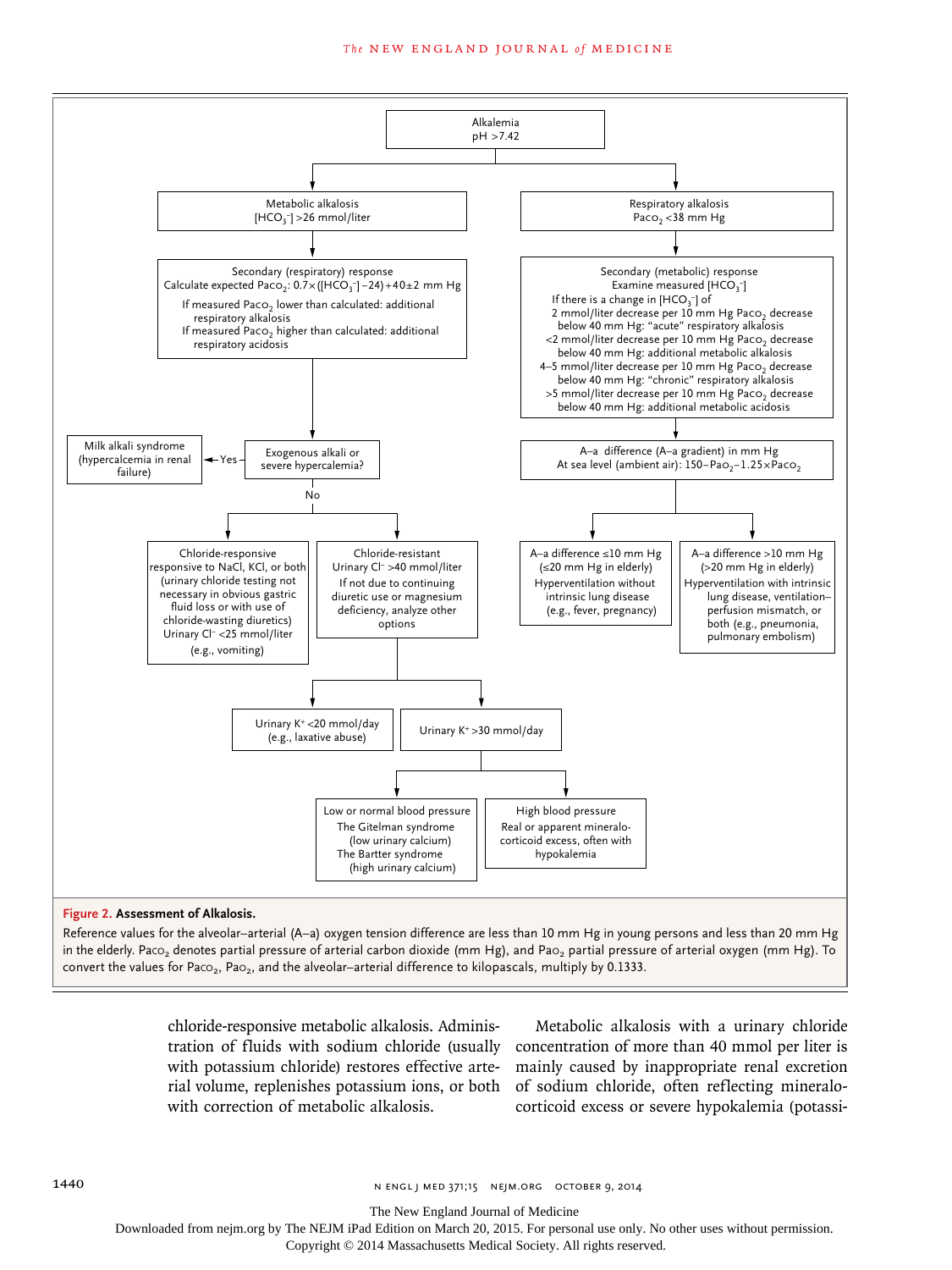um concentration <2 mmol per liter). The administration of sodium chloride does not correct this type of metabolic alkalosis, which, for that reason, is called "chloride-resistant." Diureticinduced metabolic alkalosis is an exception because the concentration of chloride in urine may increase initially, until the diuretic effect wanes, after which the concentration will decrease to a level below 25 mmol per liter.<sup>68-70</sup> Other important causes of chloride-resistant metabolic alkalosis are the Bartter syndrome, the Gitelman syndrome, extreme hypercalcemia, and severe magnesium deficiency. In contrast to hyperaldosteronism, these causes are not associated with sodium retention (Fig. 2).

## EVALUATION FOR THE PRESENCE OF MIXED METABOLIC ACID-BASE Disturbances

The fourth step in the evaluation of acid–base disturbances is to consider the possibility of a mixed metabolic acid–base disturbance. In high anion-gap metabolic acidosis, the magnitude of the increase in the anion gap (the delta AG, or ΔAG) is related to the decrease in the bicarbonate ions ( $\Delta$ [HCO<sub>3</sub><sup>-</sup>]). To diagnose a high anion-gap acidosis with concomitant metabolic alkalosis or normal anion-gap acidosis, the so-called deltadelta ( $\Delta$ - $\Delta$ ) may be used.<sup>70,71</sup> The delta gap is the comparison between the increase (delta) in the anion gap above the upper reference value (e.g., 12 mmol per liter) and the change (delta) in the concentration of bicarbonate ions from the lower reference value of bicarbonate ions (e.g., 24 mmol per liter).<sup>9</sup> In ketoacidosis, there is a 1:1 correlation between the increase in the anion gap and the decrease in the concentration of bicarbonate. In lactic acidosis*,* the decrease in the concentration of bicarbonate is 0.6 times the increase in the anion gap (e.g., if the anion gap increases by 10 mmol per liter, the concentration of bicarbonate should decrease by approximately 6.0 mmol per liter). This difference is probably due to the lower renal clearance of lactate as compared with keto-anions.71 Hydrogen buffering in cells and bone takes time to reach completion. Accordingly, the ratio may be close to 1:1 with "very acute" lactic acidosis (e.g., shortly after seizures or in persons who exercise to the point of exhaustion).<sup>71</sup> If  $\Delta AG - \Delta[HCO_3^-] = 0 \pm 5$ 

mmol per liter in a patient with ketoacidosis or if  $0.6 \triangle AG - Δ[HCO<sub>3</sub><sup>-</sup>] = 0±5 mmol per liter in a pa$ tient with lactic acidosis, simple anion-gap metabolic acidosis is present. A difference greater than 5 mmol per liter suggests a concomitant metabolic alkalosis, and if the difference is less than −5 mmol per liter, a concomitant normal anion-gap metabolic acidosis is diagnosed.

In certain cases, normal values for concentrations of bicarbonate, Paco<sub>2</sub>, and pH do not ensure the absence of an acid–base disturbance. An increase in the anion gap of more than 5 mmol per liter may then be the only clue to an underlying mixed acid–base disorder.9,71 Because the individual anion gap and concentration of bicarbonate before the acid–base disorder are usually not known, and the ranges of normal values for the anion gap and the concentration of bicarbonate are wide, the  $\Delta AG - \Delta [HCO_3^-]$  remains an approximation.70,71

# Consider ation of the Serum (or Plasma) Osmolal Gap

The fifth step in the evaluation of an acid–base disturbance is to note the serum osmolal gap in any patient with an unexplained high anion-gap acidosis, coma, or suspicion of ingestion of a (toxic) alcohol and in hospitalized patients with an increased risk of iatrogenic propylene glycol intoxication (e.g., because of high-dose lorazepam administration in sedated patients in an intensive care unit).72-76 Laboratory confirmation of toxic alcohol ingestion is generally not rapidly available, and physicians must infer such a diagnosis by considering disorders that may necessitate immediate treatment. The osmolal gap is the difference between measured serum osmolality and calculated serum osmolality. The serum osmolality is calculated as

 $2\times$  ([Na<sup>+</sup>] [in millimoles per liter]) + (glucose [in milligrams per deciliter])  $\div$  $18+(BUN)$  [in milligrams per deciliter])  $\div$  2.8.

If ethanol is involved, the result of this calculation would be added to the amount of ethanol (in milligrams per deciliter) divided by 3.7. An osmolal gap below 10 mOsm per kilogram is considered to be normal, but the normal range in the general population is large (−10 to 10 mOsm per

The New England Journal of Medicine

Downloaded from nejm.org by The NEJM iPad Edition on March 20, 2015. For personal use only. No other uses without permission.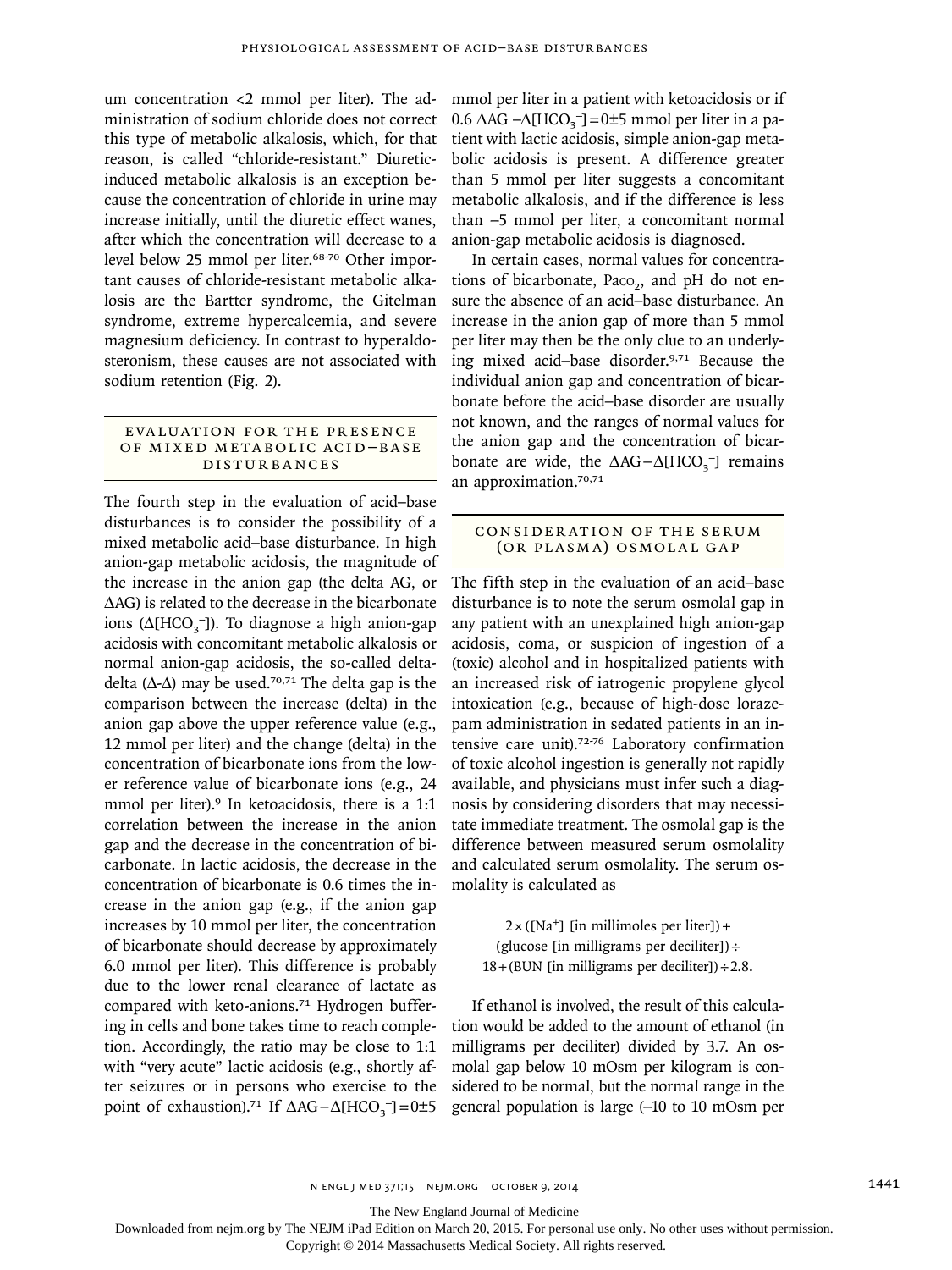| Table 3. Common Medical Conditions Characterized by Respiratory Acidosis<br>and Alkalosis.* |                                                                                                                                                                                                                              |  |  |
|---------------------------------------------------------------------------------------------|------------------------------------------------------------------------------------------------------------------------------------------------------------------------------------------------------------------------------|--|--|
| <b>Type of Acidosis</b>                                                                     | <b>Common Medical Conditions</b>                                                                                                                                                                                             |  |  |
| <b>Respiratory acidosis</b>                                                                 |                                                                                                                                                                                                                              |  |  |
| Acute                                                                                       |                                                                                                                                                                                                                              |  |  |
| Normal alveolar-arterial O <sub>2</sub><br>difference                                       | Depression of the central respiratory center<br>by cerebral disease (encephalitis or<br>trauma) or drugs (narcotics, barbitu-<br>rates, or benzodiazepines)                                                                  |  |  |
| High alveolar-arterial $O2$<br>difference <sup>+</sup>                                      | Airway obstruction related to acute exacer-<br>bations of asthma or pneumonia                                                                                                                                                |  |  |
| Chronic                                                                                     |                                                                                                                                                                                                                              |  |  |
| Normal alveolar-arterial O <sub>2</sub><br>difference                                       | Neuromuscular disease (e.g., myasthenia<br>gravis, amyotrophic lateral sclerosis,<br>Guillain-Barré syndrome, or muscular<br>dystrophy), kyphoscoliosis                                                                      |  |  |
| High alveolar-arterial $O2$<br>difference <sup>+</sup>                                      | Chronic obstructive pulmonary disease                                                                                                                                                                                        |  |  |
| <b>Respiratory alkalosis</b>                                                                |                                                                                                                                                                                                                              |  |  |
| Acute                                                                                       |                                                                                                                                                                                                                              |  |  |
| Normal alveolar-arterial O2<br>difference                                                   | Pain, anxiety, fever, stroke, meningitis,<br>trauma, severe anemia, salicylate toxicity                                                                                                                                      |  |  |
| High alveolar-arterial O <sub>2</sub><br>difference <sup>+</sup>                            | Pneumonia, pulmonary edema, pulmonary<br>embolism, aspiration, congestive heart<br>failure, sepsis                                                                                                                           |  |  |
| Chronic                                                                                     |                                                                                                                                                                                                                              |  |  |
| Normal alveolar-arterial O <sub>2</sub><br>difference                                       | Pregnancy, hyperthyroidism, hepatic failure                                                                                                                                                                                  |  |  |
| High alveolar-arterial O <sub>2</sub><br>difference <sup>+</sup>                            | Pulmonary embolism in pregnancy, liver<br>failure with aspiration pneumonia<br>$2.1$ , $\blacksquare$ , $\blacksquare$ , $\blacksquare$ , $\blacksquare$ , $\blacksquare$ , $\blacksquare$ , $\blacksquare$ , $\blacksquare$ |  |  |

 $*$  The alveolar–arterial  $O<sub>2</sub>$  difference increases with age. For every decade a person has lived, the alveolar-arterial difference is expected to increase by 2 mm Hg; alternatively, one can compensate for age using the following formula: (alveolar–arterial  $O_2$  difference =  $\left[\frac{Age}{4}+4\right]$ ).

 $\dagger$  Minor defects may result in a normal alveolar–arterial O<sub>2</sub> difference.

liter).73,74 In ethylene glycol and methanol intoxication, the osmolal gap will be high shortly after ingestion, but substantial amounts of acids will not be generated for several hours.72-76 Symptoms are considerably delayed by simultaneous ethanol ingestion because of competition for the enzyme alcohol dehydrogenase.74-76

The use of the osmolal gap has some pitfalls. The wide normal range of the osmolal gap in the general population renders the test rather insensitive to small but potentially toxic concentrations of ethylene glycol and methanol.74 In addition, the osmolal gap lacks specificity, given that it may also be moderately el-

evated in other clinical situations such as lactic acidosis, alcoholic ketoacidosis, and diabetic ketoacidosis.<sup>74</sup>

EVALUATION OF THE RESPIRATORY COMPONENT OF AN ACID-BASE Disorder

The respiratory component of an acid–base disorder can be determined by differentiating between acute and chronic respiratory acid–base disorders with the use of clinical information and calculations (Table 1) and the oxygenation level. Hypoxemia, a major cause of lactic acidosis, may induce respiratory alkalosis. Evaluation of the partial pressure of arterial oxygen  $(Pao_2)$ relative to ventilation, with the alveolar–arterial oxygen-tension difference (hereafter called the alveolar–arterial difference) taken into account, may distinguish pulmonary from extrapulmonary diseases. The difference in the partial oxygen pressures between the alveolar and arterial side of the alveolar–capillary membrane will be high if the patient has associated lung disease (Table 3).<sup>77,78</sup> The Pao<sub>2</sub> in the alveolus is not equal to that in the pulmonary circulation because physiological hypoventilation occurs in various portions of the lung; therefore, the alveolar– arterial difference will be about 5 to 10 mm Hg in healthy young persons and 15 to 20 mm Hg in healthy elderly persons. The alveolar–arterial difference is calculated as

 $F_{102} \times$ (barometric pressure–water-vapor pressure)  $-Pao<sub>2</sub>$  – (Paco<sub>2</sub> ÷ gas-exchange ratio).

The fraction of inspired oxygen  $(F_{102})$  is 0.21 in ambient air, the barometric pressure is 760 mm Hg at sea level, and the water-vapor pressure is 47 mm Hg at 37°C. The gas-exchange ratio, which is approximately 0.8 at steady-state levels, varies according to the relative utilization of carbohydrate, protein, and fat. At sea level and a body temperature of 37°C, the alveolar– arterial difference can be estimated<sup>77,78</sup> as

$$
F_{1O_2} \times (760 - 47) - Pa_{O_2} - (Pa_{O_2} \div 0.8)
$$

or

$$
150 - \mathrm{PaO}_2 - 1.25 \ \mathrm{PaCO}_2.
$$

The New England Journal of Medicine

Downloaded from nejm.org by The NEJM iPad Edition on March 20, 2015. For personal use only. No other uses without permission.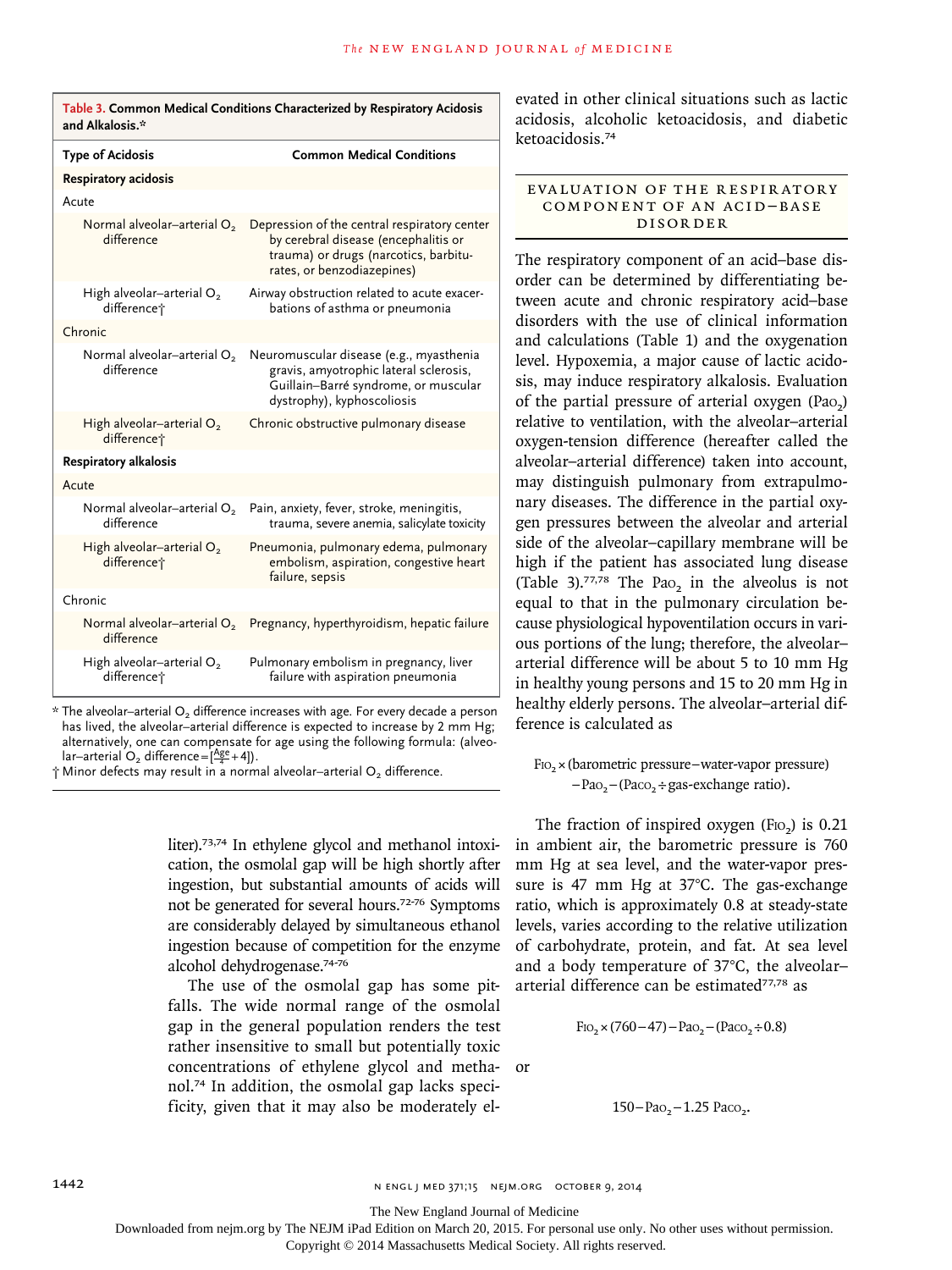## INTERPRETATION OF ACID-BASE DISORDERS IN THE CLINICAL CONTEXT

The final step in evaluating acid–base disorders is to determine the cause of the identified processes. The evaluation of the laboratory data must fit with the clinical presentation of the patient (see box). The stepwise approach described here can be helpful in assessing acid–base disorders, but one should always check for other information to support the diagnosis, such as a lactate gap in ethylene glycol intoxication<sup>79</sup> (see the Supplementary Appendix, available with the full text of this article at NEJM.org) or an oxygensaturation gap in carbon monoxide, methemoglobinemia, or cyanide intoxication.<sup>80</sup>

#### Conclusions

Currently, there is no ideal method of assessing acid–base disturbances. The two other widely practiced methods also have limitations. The physicochemical (strong ion or Stewart<sup>22,57,81</sup>)

# **Three Case Examples**

Patient 1, a 22-year-old woman who had been injured in an accident, received 6 liters of isotonic saline, after which the level of sodium was 135 mmol per liter, potassium 3.8 mmol per liter, chloride 115 mmol per liter, and bicarbonate 18 mmol per liter. The arterial blood pH was 7.28, and the Paco<sub>2</sub> was 39 mm Hg. The urinary sodium level was 65 mmol per liter, potassium 15 mmol per liter, and chloride 110 mmol per liter.

This patient had a low anion-gap metabolic acidosis (2 mmol per liter), but she also had respiratory acidosis, because the expected Paco<sub>2</sub> is lower  $(1.5 \times \text{bicarbonate} + 8 \pm 2 \text{ mm Hg} =$  $35\pm2$  mm Hg). If these findings are the result of chest-wall expansion problem such as rib fractures, the alveolar–arterial  $O<sub>2</sub>$  difference could be normal, assuming no underlying lung pathology. The majority of patients with a normal aniongap metabolic acidosis have diarrhea and renal tubular acidosis. The high chloride content of saline normalizes the anion gap because of the concomitant decrease in the level of bicarbonate. The low anion gap is probably the result of a low albumin level because of bleeding and dilution. The urinary anion gap ([Na+]+[K+]–[Cl−]) was negative (−30 mmol per liter) because of the use of saline. It would have been positive in a patient with renal tubular acidosis type 1 or 4.

Patient 2, a 50-year-old woman with a recent onset of hypertension, the level of sodium was 150 mmol per liter, potassium 2.2 mmol per liter, chloride 103 mmol per liter, and bicarbonate 32 mmol per liter. The arterial blood pH was 7.50, and the Paco<sub>2</sub> was 43 mm Hg.

This patient was found to have an aldoste-

rone-secreting adrenal adenoma. In a patient with metabolic alkalosis and hypokalemia, the clinician should always rule out vomiting and the use of diuretics before considering a renin– aldosterone problem. Vomiting should lead to a chloride level below 10 mmol per liter in the urine, whereas an aldosterone-secreting tumor should lead to a urinary chloride level greater than 40 mmol per liter.<sup>63</sup> The expected Paco<sub>2</sub> would be 40+0.7×Δbicarbonate ions=40+0.7  $\times$  (32–24) = 45.7 mm Hg, which is only marginally higher than the value in the patient.

Patient 3, a previously healthy 22-year-old man, developed large volumes of watery diarrhea from infectious gastroenteritis. Laboratory tests revealed a plasma sodium concentration of 140 mmol per liter, potassium 3.0 mmol per liter, chloride 86 mmol per liter, and bicarbonate 38 mmol per liter. The arterial blood pH was 7.60, and the Paco<sub>2</sub> was 40 mm Hg.

The patient had metabolic alkalosis. The levels of pH and bicarbonate increased, but because the Paco<sub>2</sub> did not increase, the patient also had respiratory alkalosis, perhaps because of stress or fever. The albumin-uncorrected anion gap was 16 mmol per liter; a much higher value might be indicative of additional metabolic acidosis. Also, metabolic alkalosis, particularly that which is caused by vomiting or diuretic use, can be associated with an increment in the serum anion gap of approximately 4 to 6 mmol per liter because of an increase of the albumin concentration and its release of protons.<sup>33</sup> The metabolic alkalosis was the result of gastrointestinal losses.

The New England Journal of Medicine

Downloaded from nejm.org by The NEJM iPad Edition on March 20, 2015. For personal use only. No other uses without permission.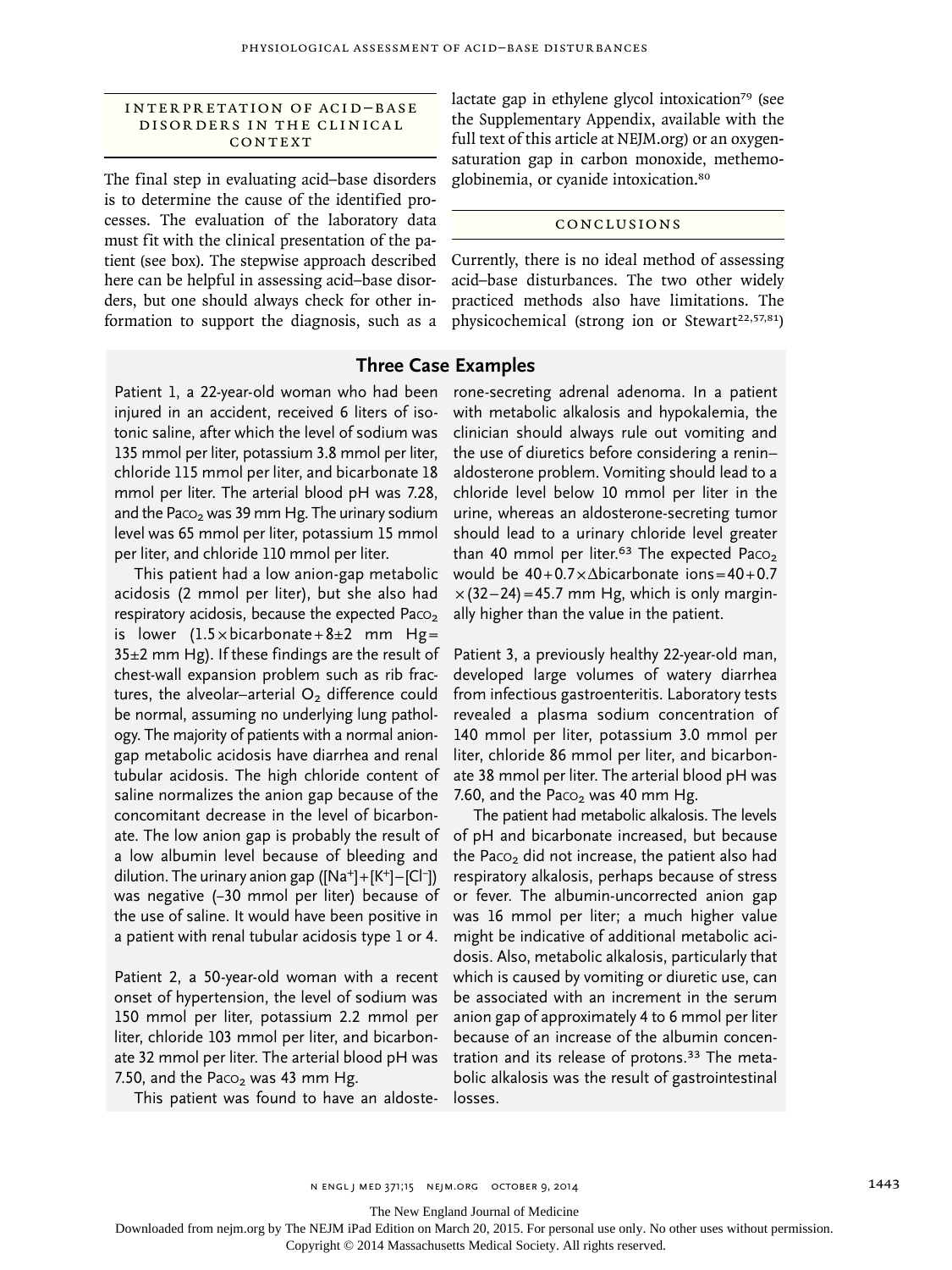approach is complex and often requires cumbersome calculations that cannot be performed at the bedside. Many clinicians think that it does not provide a diagnostic or prognostic advantage33,42,81 and that the large number of parameters used in calculations will increase the magnitude of variability and error.<sup>26</sup> The standard base-excess method accurately quantifies the change in metabolic acid–base status in vivo and is conveniently provided by the blood-gas machine.82 However, "mixed" acid–base disorders will not be detected<sup>42</sup> by that method without the use of elaborate base-excess partitioning.<sup>34,52,53</sup> Therefore, in our view, the physiological approach, considered here, remains the simplest, most rigorous, and most serviceable approach to the assessment of acid–base disorders.<sup>42</sup>

No potential conflict of interest relevant to this article was reported.

Disclosure forms provided by the authors are available with the full text of this article at NEJM.org.

#### **references**

**1.** Narins RG, Emmett M. Simple and mixed acid-base disorders: a practical approach. Medicine (Baltimore) 1980;59: 161-87.

**2.** Morris CG, Low J. Metabolic acidosis in the critically ill: part 1. Classification and pathophysiology. Anaesthesia 2008; 63:294-301.

**3.** Rennke HG, Denker BM. Renal pathophysiology, the essentials. 3rd ed. Philadelphia: Lippincott Williams & Wilkins, 2010.

**4.** Guyton AC, Hall JE. Textbook of medical physiology. 11th ed. Philadelphia: Saunders Elsevier, 2006.

**5.** Palmer BF. Approach to fluid and electrolyte disorders and acid-base problems. Prim Care 2008;35:195-213.

**6.** Henderson LJ. The theory of neutrality regulation in the animal organism. Am J Physiol 1908;21:427-48.

**7.** Hasselbalch KA. The calculation of blood pH via the partition of carbon dioxide in plasma and oxygen binding of the blood as a function of plasma pH. Biochem Z 1916;78:112-44.

**8.** Berend K. Bedside rule secondary response in metabolic acid-base disorders is unreliable. J Crit Care 2013;28:1103.

**9.** Reddy P, Mooradian AD. Clinical utility of anion gap in deciphering acid-base disorders. Int J Clin Pract 2009;63:1516-25. **10.** Ghosh AK. Diagnosing acid-base disorders. J Assoc Physicians India 2006;54: 720-4.

**11.** Rowe KJ, Arrowsmith JE. Interpretation of measurements of arterial blood gases. Surgery 2007;25:375-9.

**12.** Finkel KW, Dubose TF. Metabolic acidosis. In: Dubose T Jr, Hamm L, eds. Acid base and electrolyte disorders: a companion to Brenner & Rector's The Kidney. Philadelphia: Saunders, 2002:55-66.

**13.** Martinu T, Menzies D, Dial S. Reevaluation of acid-base prediction rules in patients with chronic respiratory acidosis. Can Respir J 2003;10:311-5.

**14.** Kellum JA. Determinants of plasma acid-base balance. Crit Care Clin 2005;21: 329-46.

**15.** Jones BJ, Twomey PJ. The anion gap revisited. Int J Clin Pract 2009;63:1409-12. **16.** Dubin A, Menises MM, Masevicius FD, et al. Comparison of three different methods of evaluation of metabolic acid-base disorders. Crit Care Med 2007;35:1264- 70.

**17.** Jones NL. Respiratory acidosis sans acidemia. Can Respir J 2003;10:301-3.

**18.** Krapf R, Beeler I, Hertner D, Hulter HN. Chronic respiratory alkalosis — the effect of sustained hyperventilation on renal regulation of acid-base equilibrium. N Engl J Med 1991;324:1394-401.

**19.** Ayers P, Warrington L. Diagnosis and treatment of simple acid-base disorders. Nutr Clin Pract 2008;23:122-7.

**20.** Kellum JA, Murugan R. Anion gap and strong ion gap. In: Ronco C, Bellomo R, Kellum JA, eds. Critical care nephrology. Philadelphia: Elsevier, 2009:611-4.

**21.** Berend K. Acid-base pathophysiology after 130 years: confusing, irrational and controversial. J Nephrol 2013;26:254-65.

**22.** Fidkowski C, Helstrom J. Diagnosing metabolic acidosis in the critically ill: bridging the anion gap, Stewart, and base excess methods. Can J Anaesth 2009;56: 247-56.

**23.** Lolekha PH, Vanavanan S, Lolekha S. Update on value of the anion gap in clinical diagnosis and laboratory evaluation. Clin Chim Acta 2001;307:33-6.

**24.** Ucgun I, Oztuna F, Dagli CE, Yildirim H, Bal C. Relationship of metabolic alkalosis, azotemia and morbidity in patients with chronic obstructive pulmonary disease and hypercapnia. Respiration 2008; 76:270-4.

**25.** Otani N, Ohde S, Mochizuki T, Ishimatsu S. Reliability of anion gap calculated from data obtained using a blood gas analyzer: is the probability of error predictable? Am J Emerg Med 2010;28:577-81.

**26.** Nguyen BV, Vincent JL, Hamm JB, et al. The reproducibility of Stewart parameters for acid-base diagnosis using two central laboratory analyzers. Anesth Analg 2009; 109:1517-23.

**27.** Sarrazin F, Tessler MJ, Kardash K, McNamara E, Holcroft C. Blood gas measurements using the Bayer Rapid Point 405: are we basing our decisions on accurate data? J Clin Monit Comput 2007;21: 253-6.

**28.** Crapo RO, Jensen RL, Hegewald M, Tashkin DP. Arterial blood gas reference values for sea level and an altitude of 1,400 meters. Am J Respir Crit Care Med 1999;160:1525-31.

**29.** Funk GC, Doberer D, Kneidinger N, Lindner G, Holzinger U, Schneeweiss B. Acid-base disturbances in critically ill patients with cirrhosis. Liver Int 2007;27: 901-9.

**30.** Zavorsky GS, Lands LC, Schneider W, Carli F. Comparison of fingertip to arterial blood samples at rest and during exercise. Clin J Sport Med 2005;15:263-70.

**31.** Emmet M. Diagnosis of simple and mixed disorders. In: Dubose T Jr, Hamm L, eds. Acid base and electrolyte disorders: a companion to Brenner & Rector's The Kidney. Philadelphia: Saunders, 2002:41-53. **32.** Duewall JL, Fenves AZ, Richey DS, Tran LD, Emmett M. 5-Oxoproline (pyroglutamic) acidosis associated with chronic acetaminophen use. Proc (Bayl Univ Med Cent) 2010;23:19-20.

**33.** Kraut JA, Madias NE. Serum anion gap: its uses and limitations in clinical medicine. Clin J Am Soc Nephrol 2007;2: 162-74.

**34.** Maciel AT, Park M. Differences in acidbase behavior between intensive care unit survivors and nonsurvivors using both a physicochemical and a standard base excess approach: a prospective, observational study. J Crit Care 2009;24:477-83.

**35.** Feldman M, Soni N, Dickson B. Influence of hypoalbuminemia or hyperalbuminemia on the serum anion gap. J Lab Clin Med 2005;146:317-20.

**36.** Moe OW, Fuster D. Clinical acid-base pathophysiology: disorders of plasma anion gap. Best Pract Res Clin Endocrinol Metab 2003;17:559-74.

**37.** Kellum JA. Making strong ion difference the "Euro" for bedside acid-base analysis. In: Vincent JL, ed. Yearbook of intensive care and emergency medicine. Berlin: Springer-Verlag, 2005:675-85.

**38.** Hatherill M, Waggie Z, Purves L, Reynolds L, Argent A. Correction of the anion gap for albumin in order to detect occult tissue anions in shock. Arch Dis Child 2002;87:526-9.

**39.** Chawla LS, Shih S, Davison D, Junker C, Seneff MG. Anion gap, anion gap corrected for albumin, base deficit and unmeasured anions in critically ill patients: implications on the assessment of meta-

1444 **1444** n engl j med j med j med 371;15 nejm.org october 9, 2014

The New England Journal of Medicine

Downloaded from nejm.org by The NEJM iPad Edition on March 20, 2015. For personal use only. No other uses without permission.